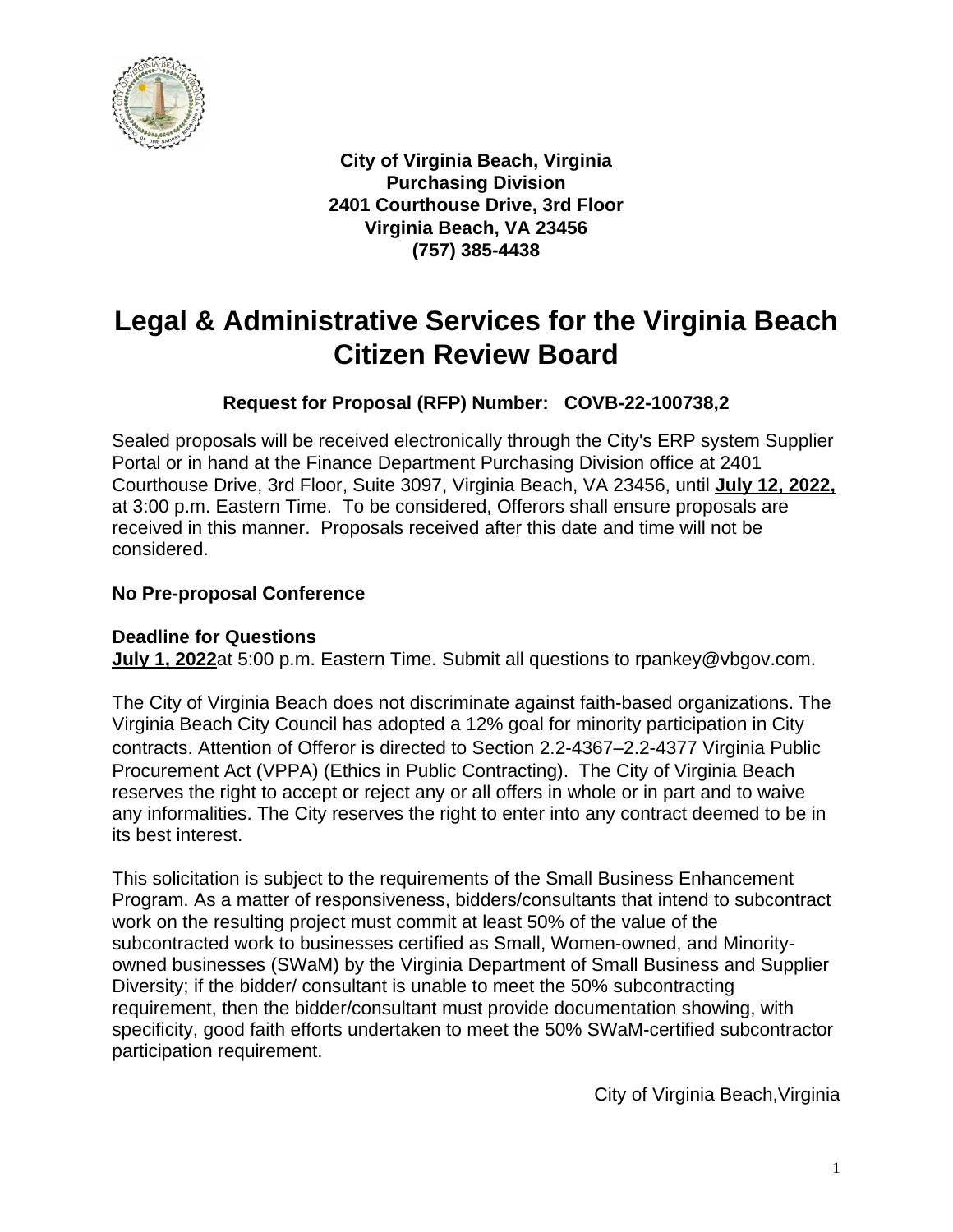Purchasing Division Russell M Pankey, NIGP-CPP, CPPO, CPPB Procurement Specialist III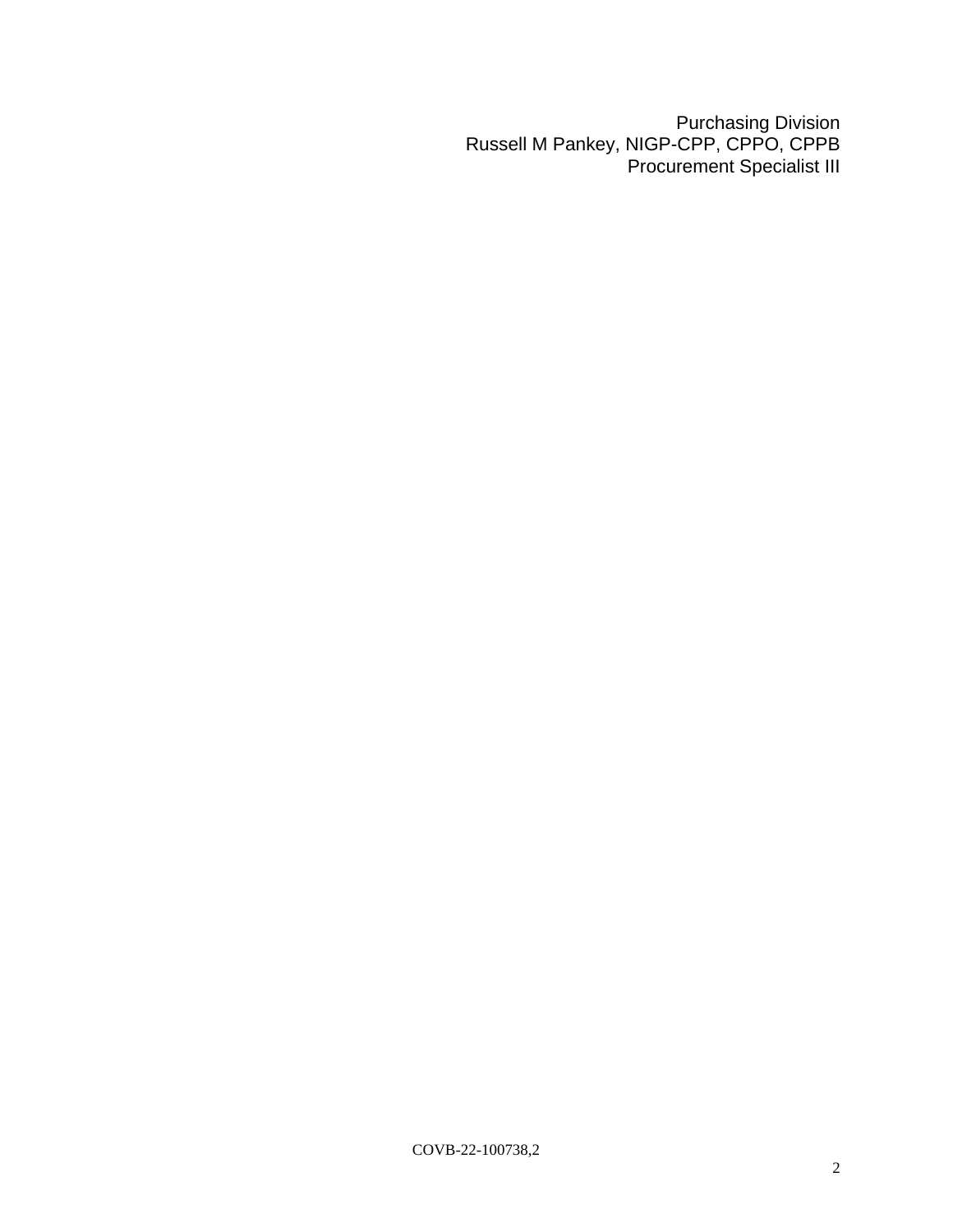### **2 Requirements**

*\*Response is required*

#### **2.1 Section 1. Required Forms**

1. All forms included in this section shall be completed and submitted by the Offeror with their response. Failure to complete this step is grounds for deeming your proposal nonresponsive.

| Attachments:               |      |                                   |  |
|----------------------------|------|-----------------------------------|--|
| File Name or URL           | Type | Description                       |  |
| References                 | File | References                        |  |
| Signature Form             | File | Signature Form                    |  |
| Prime Contractor           | File | <b>Prime Contractor Workforce</b> |  |
| Workforce                  |      |                                   |  |
| <b>Subcontracting Plan</b> | File | Subcontracting Plan               |  |
| Anticollusion              | File | Anticollusion                     |  |
|                            |      |                                   |  |

*Response attachments are required.*

### **2.2 Section 2. Exceptions**

1. Please use this form or this format to create your own form that lists all exceptions you proposed in your response. Submitting this list of exceptions is no guarantee they will be honored but they will be considered during the review process.

| Attachments: |
|--------------|
|              |

| File Name or URL                      | T <sub>VDE</sub> | Description                   |
|---------------------------------------|------------------|-------------------------------|
| <b>Exceptions to RFP Form</b>         | File             | <b>Exceptions to RFP Form</b> |
| Dean anno attacher que que no nominad |                  |                               |

*Response attachments are required.*

#### **2.3 Section 3. Scope of Work**

1. The documents attached here include the proposed agreement (provide details of the RFP) and Exhibits A and B.

| Attachments: |  |
|--------------|--|
|--------------|--|

| File Name or URL   | Type | Description        |
|--------------------|------|--------------------|
| Exhibit B.pdf      | File | Exhibit B          |
| Exhibit A.pdf      | File | Exhibit A          |
| Proposed Agreement | File | Proposed Agreement |

*Response attachments are optional.*

### **2.4 Section 4. Addendum 1**

\*1. Change closing to June 21, 2022 at 3:00 p.m.

Attachments:

| File Name or URL   | $_{\text{Type}}$ | Description                |
|--------------------|------------------|----------------------------|
| Addendum #1-change | File             | Addendum #1-change closing |
| closing            |                  |                            |

*Response attachments are required.*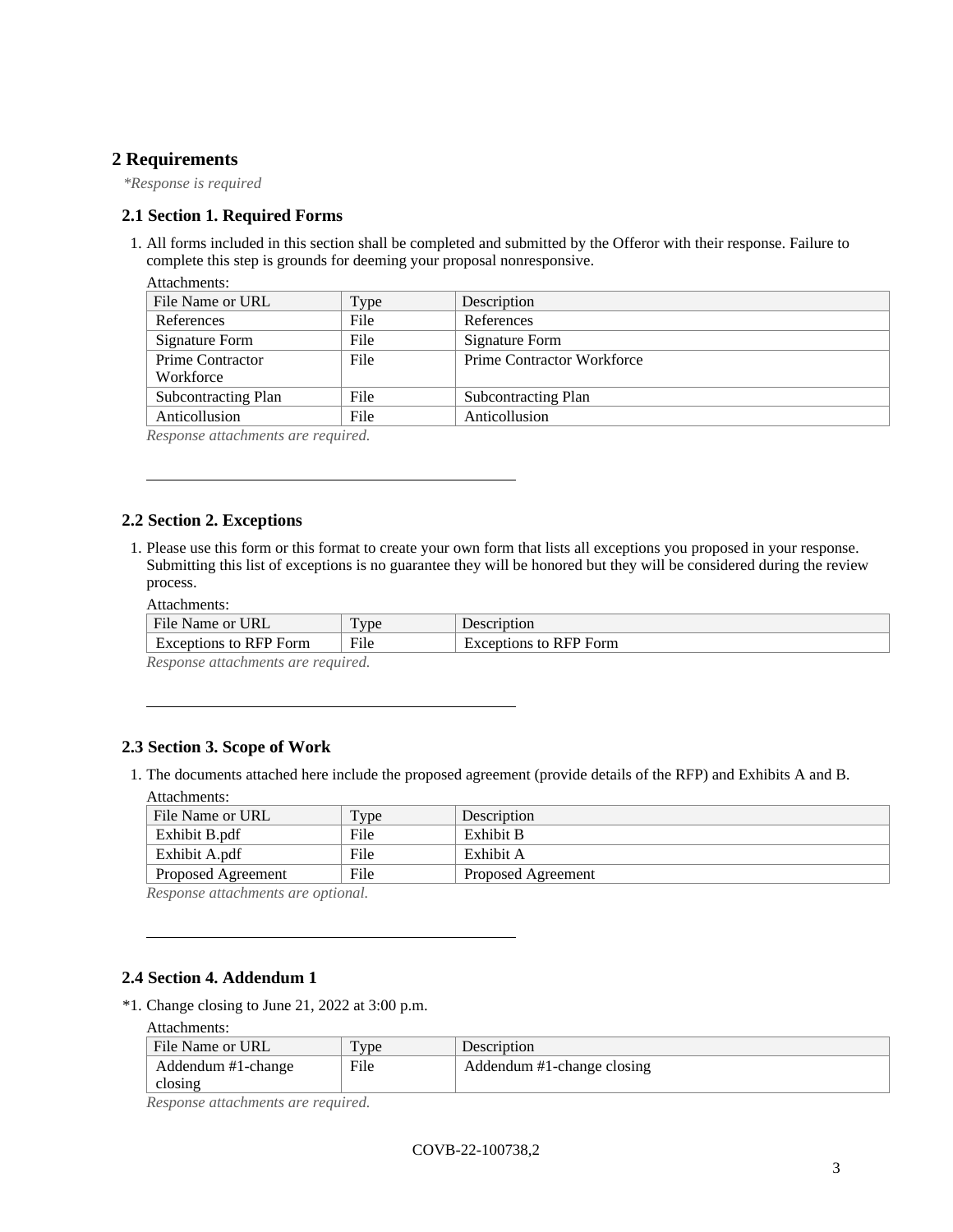# **3 Lines**

Instructions Please provide a detailed fee scheduled and include with your proposal.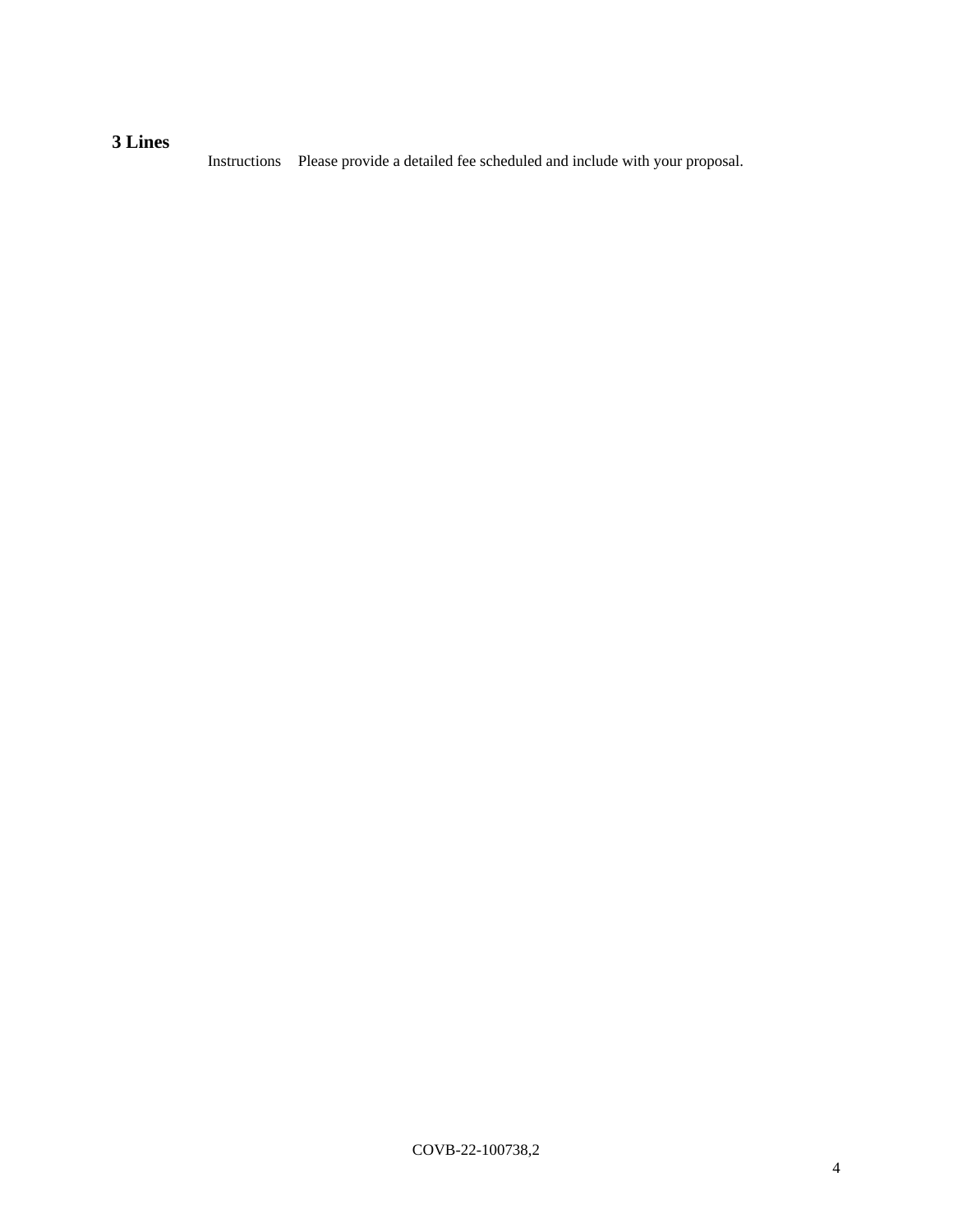#### **Contract Terms and Conditions**

### **I PURPOSE**

The City Council of the City of Virginia Beach has established a law-enforcement civilian oversight body. Please see attached Ordinance and City of Virginia Beach Independent Citizen Review Board Policy and Procedures, which is attached hereto as **Exhibit A**.

The City Council desires to solicit proposals from law firms authorized to practice law in the Commonwealth of Virginia. Such law firm would advise the Virginia Beach Independent Citizen Review Board (the "Board"). The law firm would also, directly or by subcontract, provide administrative services to the Board and fulfill the role of Board Coordinator. Excerpts from the Board Policy and Procedures outlining the role of the Board Coordinator are attached hereto as **Exhibit B**.

### **II SCOPE OF WORK**

This Agreement shall be for legal services provided to the City of Virginia Beach Independent Citizen Review Board (the "Board"). The Board and the Policy and Procedures for such board are contained in the attached ordinance, **Exhibit A**. In addition to the legal services, the Contractor shall provide, directly or by subcontract, administrative services to the Board and fulfill the role of Board Coordinator. Excepts from the Board Policy and Procedures outlining the role of the Board Coordinator are attached hereto as **Exhibit B**.

# **III GENERAL TERMS AND CONDITIONS**

#### **A Termination with Cause/Default/Cancellation**

- In the event that Contractor shall for any reason or through any cause be in default of the terms of this Agreement, the City may give Contractor written notice of such default by certified mail/return receipt requested at the address set forth in association contract or in Vendor's RFP response.
- Unless otherwise provided, Contractor shall have ten (10) days from the date such notice is mailed in which to cure the default. Upon failure of Contractor to cure the default, the City may immediately cancel and terminate this Agreement as of the mailing date of the default notice.
- Upon termination, Contractor shall withdraw its personnel and equipment, cease performance of any further work under the Agreement, and turn over to the City any work in process for which payment has been made.
- In the event of violations of law, safety or health standards and regulations, this Agreement may be immediately cancelled and terminated by the City and provisions herein with respect to opportunity to cure default shall not be applicable.

#### **B Nondiscrimination**

Employment discrimination by Contractor shall be prohibited. During the performance of this Agreement, Contractor agrees as follows:

• Contractor will not discriminate against any employee or applicant for employment because of race,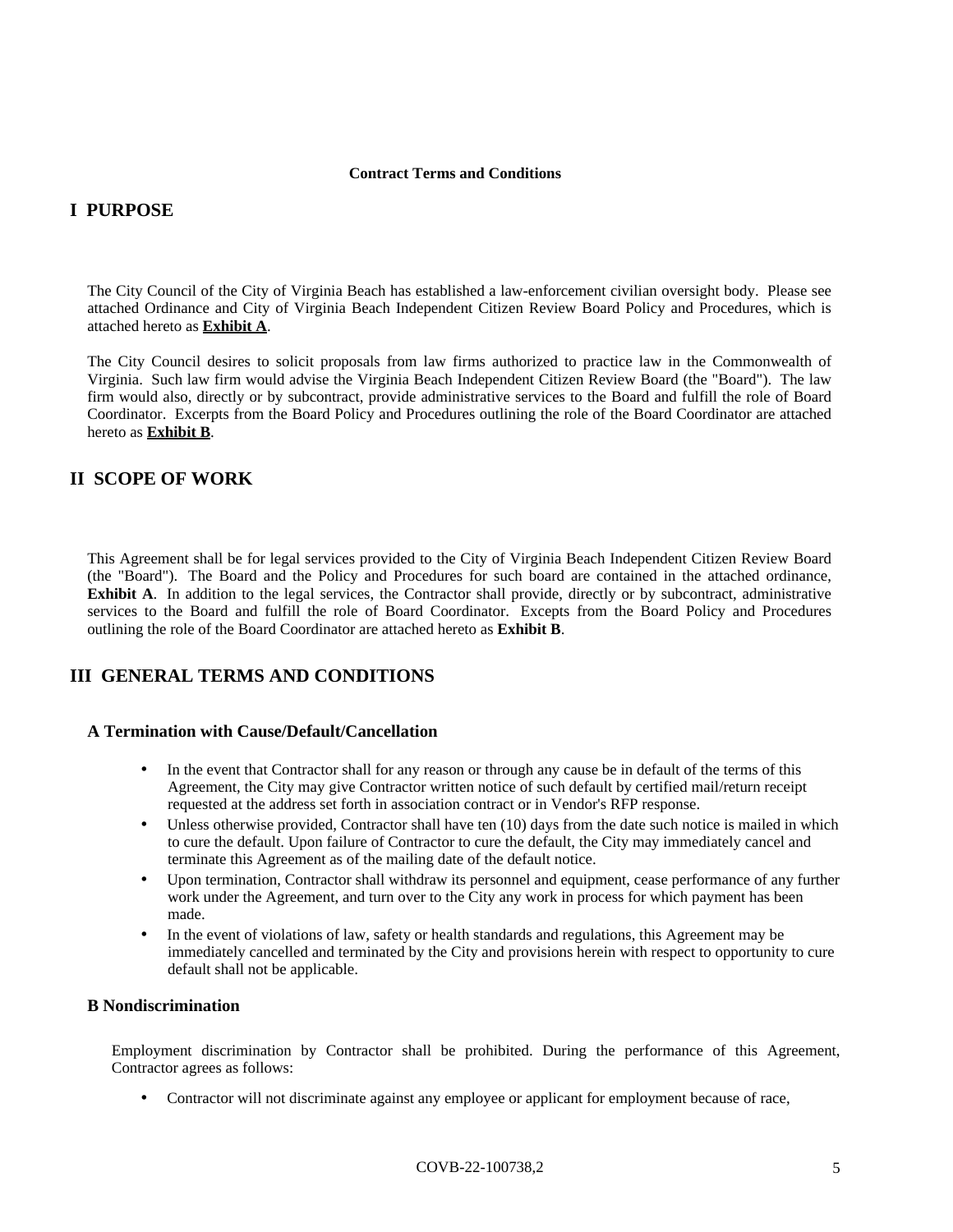religion, color, sex, national origin, age, disability, or any other basis prohibited by state law relating to discrimination in employment, except where there is a bona fide occupational qualification/consideration reasonably necessary to the normal operation of Contractor. Contractor agrees to post in conspicuous places, available to employees and applicants for employment, notices setting forth the provisions of this nondiscrimination clause.

- Contractor, in all solicitations or advertisements for employees placed by or on behalf of Contractor, will state that Contractor is an equal opportunity employer.
- Notices, advertisements and solicitations placed in accordance with federal law, rule or regulations shall be deemed sufficient for the purpose of meeting the requirements of this section.
- Contractor will include the provisions of the foregoing Sections 1, 2, and 3 in every subcontract or purchase order of over \$10,000, so that the provisions will be binding upon each subcontractor or vendor.

#### **C Drug Free Workplace**

During the performance of this Agreement, Contractor agrees as follows:

- Contractor will provide a drug-free workplace for Contractor's employees.
- Contractor will post in conspicuous places, available to employees and applicants for employment, a statement notifying employees that the unlawful manufacture, sale, distribution, dispensation, possession, or use of a controlled substance or marijuana is prohibited in Contractor's workplace and specifying the actions that will be taken against employees for violations of such prohibition.
- Contractor will state in all solicitations or advertisements for employees placed by or on behalf of Contractor that Contractor maintains a drug-free workplace.
- Contractor will include the provisions of the foregoing Sections 1, 2, and 3 in every subcontract or purchase order of over \$10,000, so that the provisions will be binding upon each subcontractor or vendor.

#### **D Faith Based Organizations**

The City of Virginia Beach does not discriminate against faith-based organizations.

#### **E Compliance With Immigration Laws**

Contractor does not currently, and shall not during the performance of this contract, knowingly employ an unauthorized alien, as defined in the federal Immigration Reform and Control Act of 1986.

#### **F Business Entity Registration**

Foreign and domestic businesses authorized to transact business in the Commonwealth. The Contractor shall be registered and authorized to transact business in the Commonwealth as a domestic or foreign business entity if so required by Title 13.1 or Title 50 or as otherwise required by law. The Contractor shall submit proof of such registration to the City. Additionally, the Contractor shall not allow its existence to lapse or its certificate of authority or registration to transact business in the Commonwealth, if so required under Title 13.1 or Title 50, to be revoked or canceled at any time during the term of the Agreement.

#### **G Exclusivity**

The City reserves the right to procure goods or services covered under this contract from a third party when, in the City's sole discretion, it is deemed to be in the City's best interest.

#### **H Compliance with All Laws**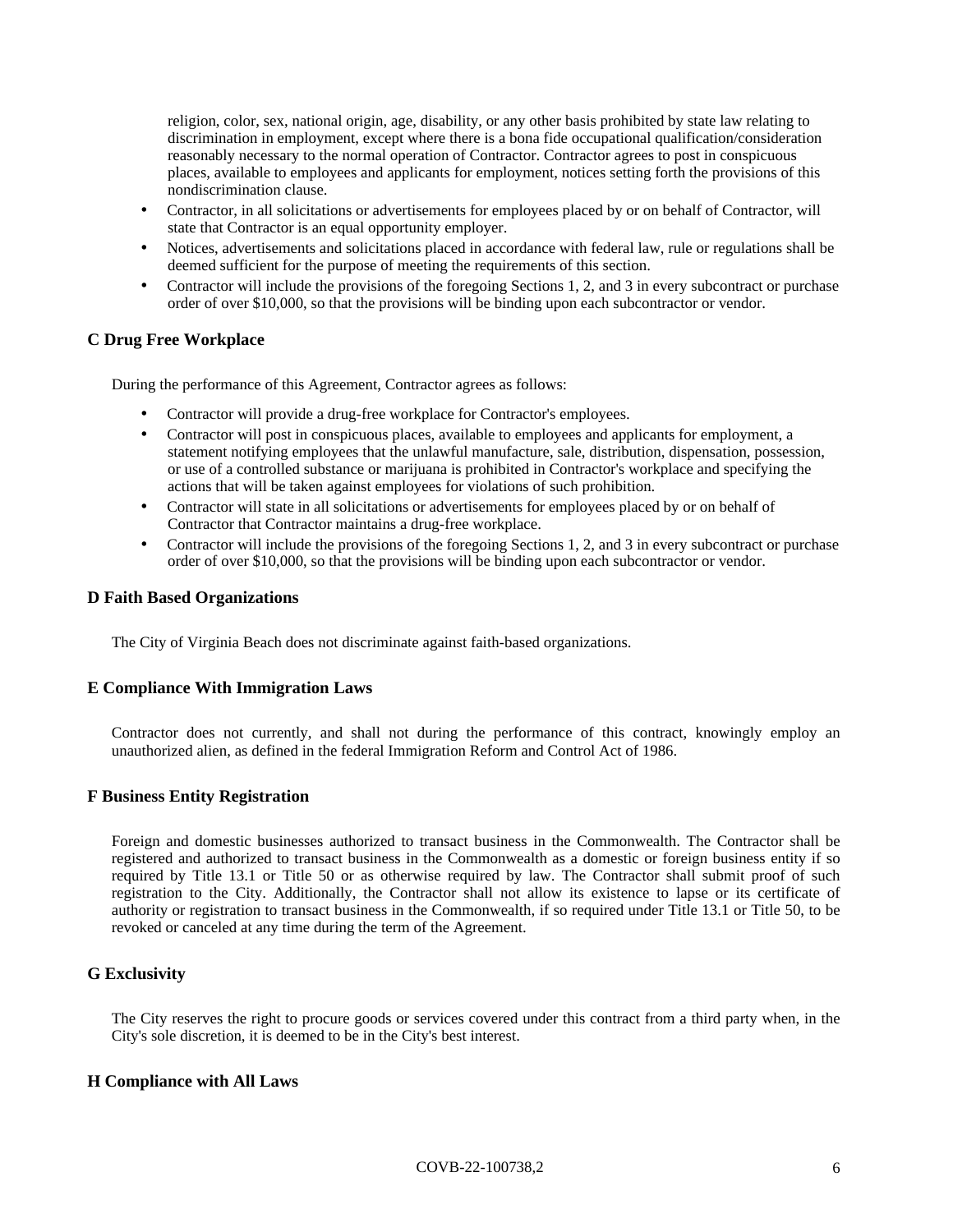Offeror shall comply with all federal, state and local statutes, ordinances, and regulations now in effect or hereafter adopted, in the performance of this Contract. Offeror represents that it possesses all necessary licenses and permits required to conduct its business and will acquire any additional licenses and permits necessary for performance of this Contract. If the Offeror is a corporation, partnership, or limited liability company, Offeror further expressly represents that it is a corporation, partnership, or limited liability company in good standing in the Commonwealth of Virginia and will remain in good standing throughout the term of the contract and any extensions.

#### **I Agreement Interpreted under Laws of Virginia**

This Agreement shall be deemed to be a Virginia Agreement and shall be governed as to all matters whether of validity, interpretations, obligations, performance or otherwise exclusively by the laws of the Commonwealth of Virginia, and all questions arising with respect thereto shall be determined in accordance with such laws. Regardless of where actually delivered and accepted, this Agreement shall be deemed to have been delivered and accepted by the parties in the Commonwealth of Virginia.

#### **J Venue**

Any and all suits for any claims or for any and every breach or dispute arising out of this contract shall be maintained in the appropriate court of competent jurisdiction in the City of Virginia Beach or the U.S. District Court for the Eastern District of Virginia, Norfolk Division.

#### **K Business License Requirement**

If the Contractor is a business, located in the City of Virginia Beach or at any time during the performance of this Agreement obtains situs for purposes of business license taxes, it shall be unlawful for such business to conduct or engage in such business, trade or occupation without having first obtained the proper license from the Commissioner of the Revenue of the City, and the Contractor covenants that it has a business license where one is required to perform this Agreement.

#### **L Independent Contractor**

The Contractor shall agree and covenant that it is and shall be at all times, an independent contractor, and as such, shall have and maintain complete control over all of its employees and operations. Neither the Contractor nor anyone employed by it shall be, represent, act, purport to act, or be deemed to be an agent, representative, employee or servant of the City. Nothing in this section shall be deemed to absolve or otherwise limit the Contractor's liability and responsibility to safely and correctly perform its duties under this Agreement.

#### **M Representation Regarding City Employment; Conflict of Interest**

Contractor represents at the time of contracting and through the pendency of this Agreement that no one with an ownership interest in the Contractor or the Contractor's corporate entity, if applicable, or other employee of the Contractor is also an employee of the City of Virginia Beach, specifically in the City Department initiating or overseeing this Agreement. Contractor further represents that no individual with an ownership interest in the Contractor or the Contractor's corporate entity, if applicable, or other employee has a spouse, other relative or person who resides with the individual that is currently an employee of the City of Virginia Beach, specifically in the City Department initiating or overseeing this Agreement. Should the Contractor have reasonable belief of a possible conflict of interest, that issue should immediately be brought to the attention of the City's Purchasing Division for review.

#### **N Integration**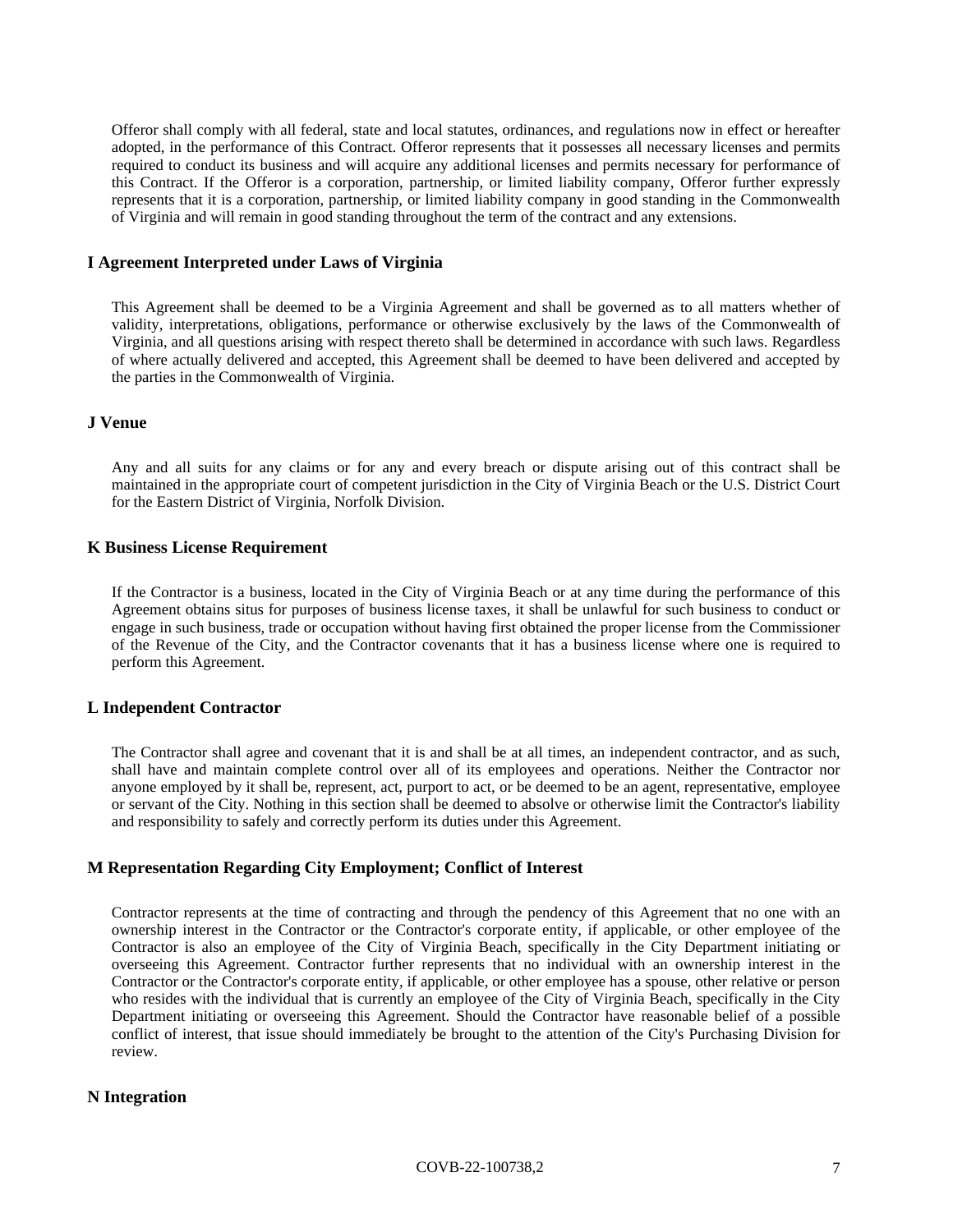This contract and any exhibits incorporated by reference in this contract constitute the final, complete, and exclusive written expression of the intentions of the parties, and shall supersede all previous communications, representations, agreements, promises or statements, whether oral or written, by any party or between the parties.

#### **O Severability**

The provisions of this contract shall be deemed to be severable; and should any or more of such provisions be declared or adjudged to be invalid or unenforceable, the remaining provisions shall be unaffected thereby and shall remain in full force and effect.

#### **P Waiver**

No failure of the City to exercise any right or power given to it by law or by this contract, or to insist upon strict compliance by contractor with any of the provisions of this contract, and no custom or practice of the parties at variance with the terms hereof, shall constitute a waiver of the City's right to demand strict compliance with the terms of this contract.

#### **Q Interpretation**

Whenever the context hereof shall require, the singular shall include the plural, the plural the singular, and the use of any gender shall be applicable to all genders.

#### **R Descriptive Headings**

The descriptive headings appearing in this Agreement are for convenience only and shall not be construed either as a part of the terms, covenants, and conditions hereof or as an interpretation of such terms, covenants, and conditions.

#### **S Non-Appropriation** – **Availability of Funds**

It is understood and agreed between the parties hereto that the City will be bound and obligated hereunder only to the extent that funds shall have been appropriated and budgeted for the purposes of this Contract. In the event funds are not appropriated and budgeted in any fiscal year for payments due under this contract, the City shall immediately notify the contractor of such occurrence and this Contract shall terminate on the last day of the fiscal year for which (an) appropriation(s) (was) were received without penalty or expense to the City of any kind whatsoever.

#### **T Assignment of Agreement**

The Contractor shall not, without the prior written consent of the City, assign, delegate, or otherwise transfer, in whole or in part, the Agreement or any of the Contractor's rights or obligations arising hereunder. The City may, in its sole discretion, consent or decline to consent to any such assignment, delegation, or transfer, or may give its conditional consent thereto. In the event the City conditionally consents to such an assignment, delegation, or transfer, such consent may, without limitation, be conditional upon Contractor's remaining fully and unconditionally liable to the City for any breach of the terms of this Agreement by Contractor's transferee and for any damage or injury sustained by a third party or parties as a result of the intentional act or omission, negligence, or breach of warranty by Contractor's transferee.

#### **U Termination without Cause**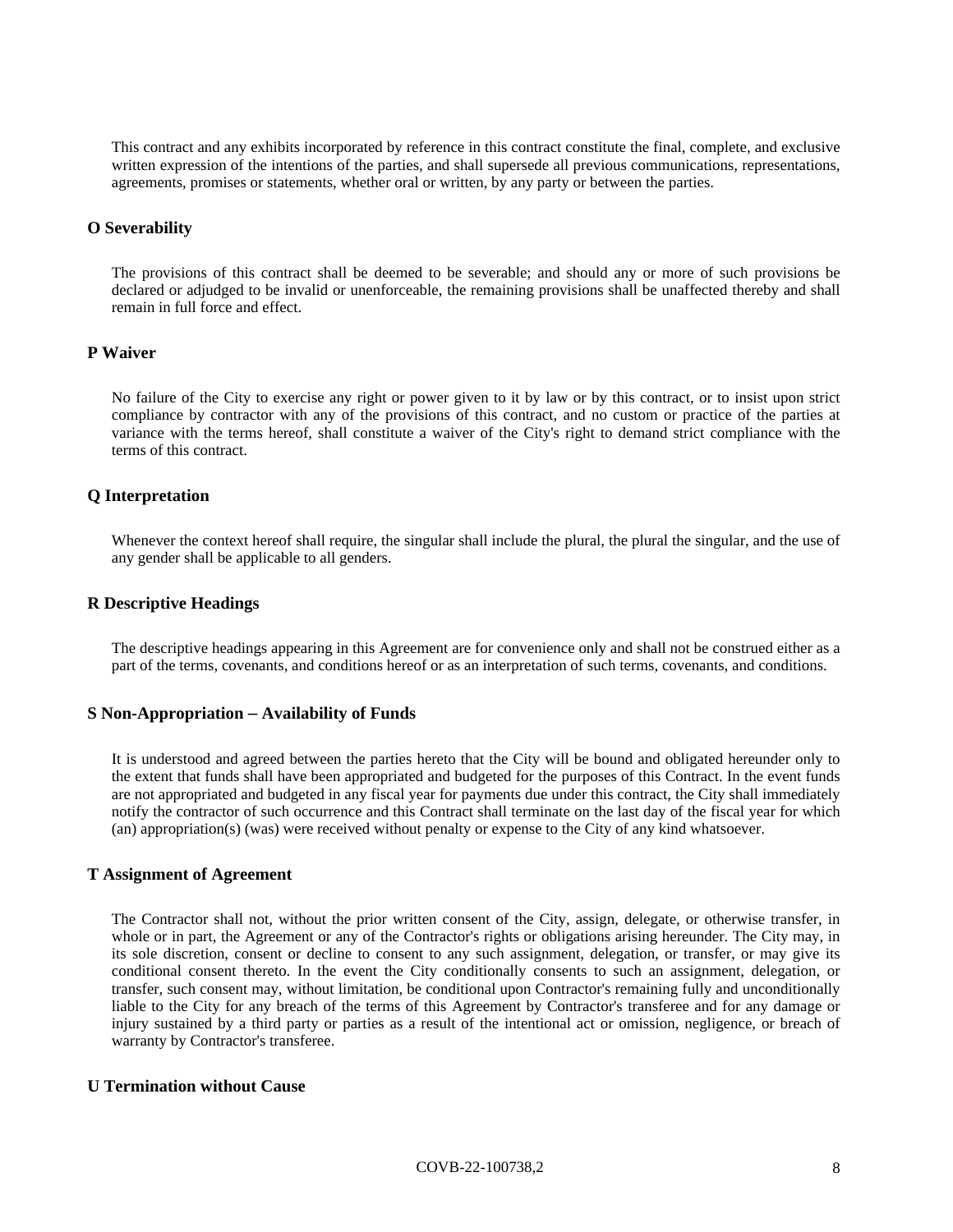- The City may at any time, and for any reason, terminate the contract by written notice to the Contractor specifying the termination date, which shall be not less than thirty (30) days from the date such notice is mailed. Notice shall be given to the Contractor by certified mail/return receipt requested.
- In the event of such termination, the Contractor shall be paid such amount as shall compensate the Contractor for work satisfactorily completed, and accepted by the City, at the time of termination.
- If the City terminates the contract, the Contractor shall withdraw its personnel and equipment, cease performance of any further work under the contract, and turn over to the City any work completed or in process for which payment has been made.

#### **V Hold Harmless/Indemnification-RFP**

Offeror shall assume the entire responsibility and liability for any and all damages to persons or property caused by or resulting from or arising out of any act or omission on the part of Offeror, its subcontractors, agents or employees under or in connection with this contract or the performance or failure to perform any work required by this contract. Offeror shall save harmless and indemnify City and its agents, volunteers, servants, employees and officers from and against any and all claims, losses or expenses, including reasonable attorney's fees and litigation expenses suffered by any indemnified party or entity as the result of claims or suits due to, arising out of or in connection with (a) any and all such damages, real or alleged, (b) the violation of any law applicable to this contract, and (c) the performance of the work by Offeror or those for whom Offeror is legally liable. Upon written demand by the City, Offeror shall assume and defend at Offeror's sole expense any and all such suits or defense of claims made against the City, its agents, volunteers, servants, employees or officials.

#### **W Insurance**

Contractor agrees to secure and maintain in full force and effect at all times during the term of this Agreement, the following policies of insurance:

- Workers' Compensation Insurance of not less than \$500,000.
- Comprehensive General Liability Insurance, including contractual liability and products and completed operations liability coverages, in an amount not less than one million dollars (\$1,000,000) combined single limits (CSL). Such insurance shall name the City of Virginia Beach as an additional insured.
- Automobile Liability Insurance including coverage for non-owned and hired vehicles in an amount not less than one million dollars (\$1,000,000) combined single limits (CSL).

All policies of insurance required herein shall be written by insurance companies licensed to conduct the business of insurance in Virginia, and acceptable to the City, and shall carry the provision, that the insurance will not be cancelled or materially modified without thirty days (30) prior written notice to the City. In certain cases, where coverage is unavailable through licensed carriers, certificates of insurance written by a Surplus Lines Carrier authorized by the Virginia State Corporation Commission to transact the business of insurance in Virginia and acceptable to the City of Virginia Beach may be approved. Certificates of insurance shall list the City of Virginia Beach as an additional insured, and the City of Virginia Beach Risk Management Division, Municipal Center, Virginia Beach, Virginia, 23456, as the Certificate Holder.

#### **X Notice**

All notices and requests required or permitted hereunder shall be sent by United States certified mail, return receipt requested and to be effective, shall be postmarked not later than the final date for giving of such notice; or such notices may be sent by commercial messenger service, in which event, to be effective, such notices shall be delivered to a commercial messenger service not later than the final date for giving such notice.

Notices for the City of Virginia Beach shall be addressed as follows:

- Russell M. Pankey, NIGP-CPP, CPPO, CPPB
- Procurement Specialist III
- City of Virginia Beach Purchasing Division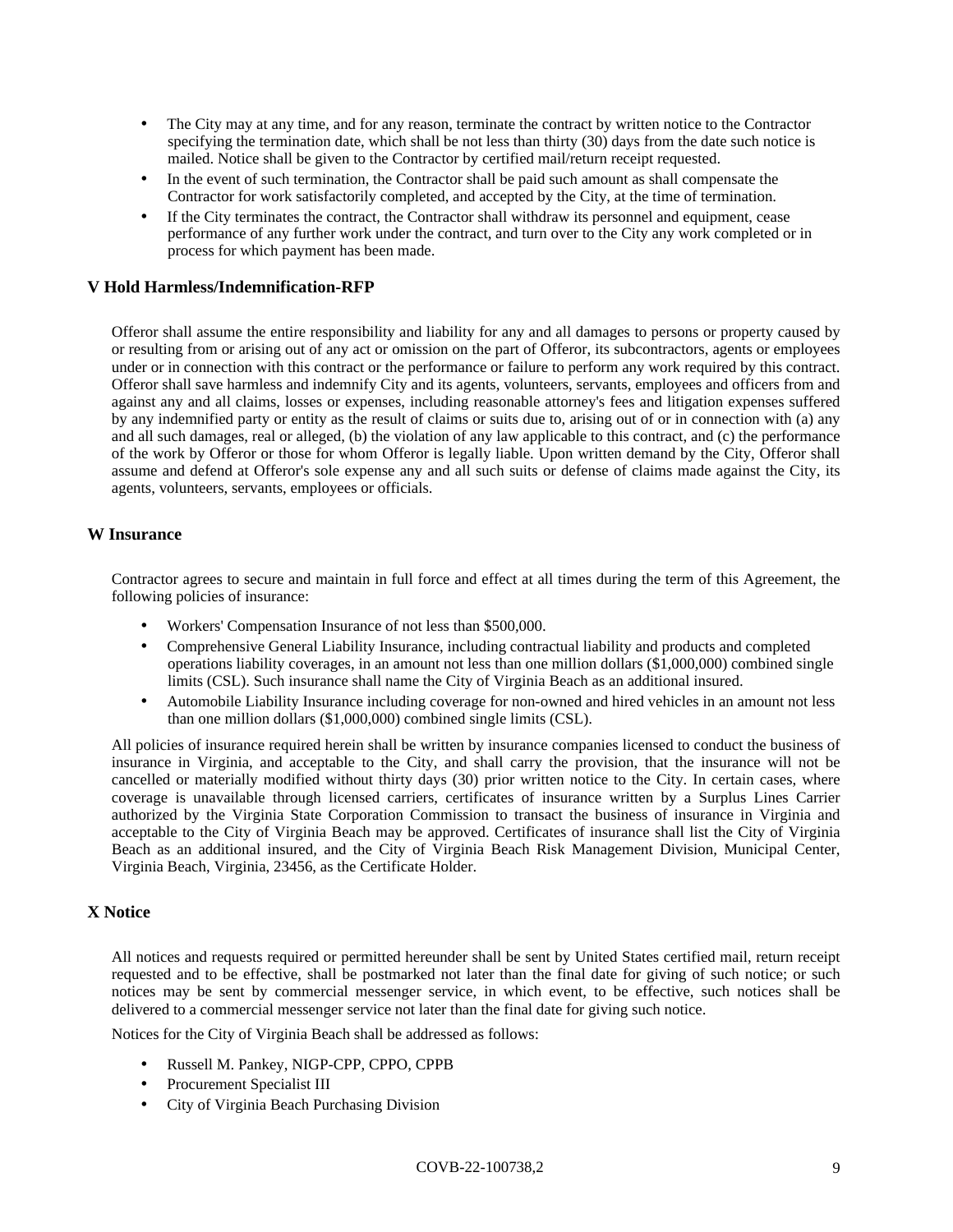- 2401 Courthouse Drive, 3rd Floor
- Virginia Beach, VA 23456
- rpankey@vbgov.com

Notices for Contractor shall be addressed to the person and organization named in the successful Offeror's proposal.

Such addresses may be changed at any time and from time to time by like written notice given by either party to the other.

#### **Y Offset/Setoff**

The City may withhold the payment of any claim or demand by any person, firm or corporation against the City until any delinquent indebtedness or other liability, including taxes, due to the City from such person, firm or corporation shall first have been settled and adjusted.

#### **Z Audits**

The City shall have the right to audit all books and records (in whatever form they may be kept, whether written, electronic or other) relating to or pertaining to any resulting Contract (including any and all documents and other materials, in whatever form they may be kept, which support or underlie those books and records), kept by or under the control of Contractor, including, but not limited to those kept by Contractor, its employees, agents, assigns, successors and subcontractors. Contractor shall maintain such books and records, together with such supporting or underlying documents and materials, for the duration of this Contract and for at least three (3) years following the completion of this Contract, including any and all renewals thereof. The books and records, together with the supporting or underlying documents and materials shall be made available, upon request, to the City, through its employees, agents, representatives, contractors or other designees, during normal business hours at Contractor's office or place of business in Virginia Beach, Virginia. In the event that no such location is available, then the books and records, together with the supporting or underlying documents and records, shall be made available for audit at a time and location in Virginia Beach, Virginia, which is convenient for the City.

#### **AA Small Business Enhancement Program Compliance**

The Contractor shall provide the required information, including reporting, to comply with the City's Small Business Enhancement Program. If there is a subcontracting plan, this plan shall be open to public inspection pursuant to the Virginia Freedom of Information Act. Prior to final payment, the Contractor shall submit the information, including reporting, required by the City Code.

#### **AB Cooperative Agreement**

- This solicitation is being conducted under the provisions of § 2.2-4304 of the Virginia Public Procurement Act, "Cooperative Procurement", as stated, a public body may purchase from another public body's contract even if it did not participate in the RFQ, RFP, or IFB, if the RFQ, RFP, or IFB specified that the procurement was being conducted on behalf of other public bodies.
- If authorized by the Contractor(s), the resultant contract(s) may be extended to any jurisdiction within the Commonwealth of Virginia to purchase at contract prices in accordance with contract terms.
- Any jurisdiction using such contracts shall place its own orders(s) directly with the successful Contractor (s). The City of Virginia Beach acts only as the Contracting Agent and is not responsible for placement of orders, payment or discrepancies of the participating jurisdictions.
- It is the Contractor's responsibility to notify the jurisdictions of the availability of contract(s).

#### **AC Submission and Disposition of Contractual Claims**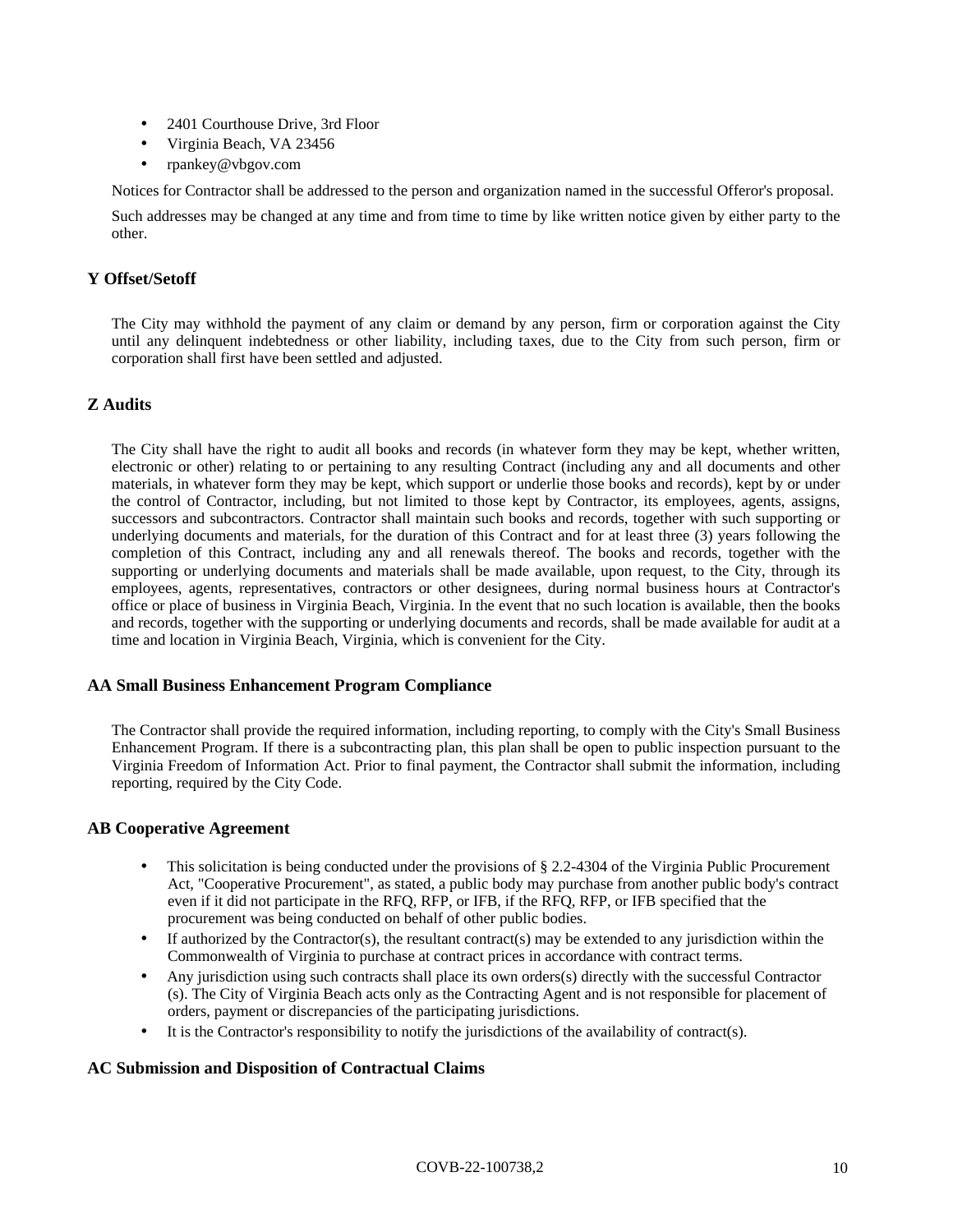Prompt knowledge by the City of an existing or impending claim for damages or other relief may alter the plans, scheduling, or other action of the City and/or result in mitigation or elimination of the effects of the claim. Therefore, a written statement providing the City with notice of the Contractor's intention to file a claim which (i) describes the act or omission by the City or its agents that the Contractor contends caused it damages or entitles it to other relief; and (ii) provides a description of the nature and amount of the claim. Such written statement shall be submitted to the City within 20 days of the time of the occurrence or beginning of the work upon which the claim is based; provided, however, if such damage is deemed certain in the opinion of the Contractor to result from its acting on an order from the City, it shall immediately take written exception to the order. For purposes of this provision, "claim" shall include, without limitation, any request for an increase in the Agreement price or time and any request for equitable adjustment. Submission of a notice of claim as specified shall be mandatory, and failure to submit such notice shall be a conclusive waiver to such claim for damages or other relief by the Contractor. Neither an oral notice or statement, nor an untimely notice or statement will be sufficient to satisfy the requirements herein.

The City will review the claim and render a final decision in writing within thirty (30) days of receipt of Contractor's written request for a final decision. Such decision shall be final and binding to the fullest extent allowed by law.

#### **AD Payments to Subcontractors**

- In accordance with Title 2.2, Chapter 43, Article 4 of the Code of Virginia (Virginia Public Procurement Act), the Contractor shall make payment to all subcontractors, as defined in the Code, within seven (7) days after receipt of payment from the City, or, shall notify the City and subcontractor in writing of the intention to withhold all or part of the amount due along with the reason for nonpayment. In the event payment is not made as noted, the Contractor shall pay interest at the rate of one (1%) percent per month, unless otherwise provided in the contract, to the subcontractor on all amounts that remain unpaid after seven (7) days except for the amounts withheld as provided herein.
- These same requirements shall be included in each subcontract and shall be applicable to each lower-tier subcontractor. The Contractor shall provide the City with its social security number or federal taxpayer identification number prior to any payments being made under this Contract.
- The Contractor's obligation to pay an interest charge to a subcontractor pursuant to the payment clause in this section may not be construed to be an obligation of the City. A contract modification may not be made for the purpose of providing reimbursement for such interest charge. A cost reimbursement claim may not include any amount for reimbursement for such interest charge.

#### **AE Subcontractors**

The use of subcontractors and the work they are to perform shall receive prior written approval of the contract administrator. The Contractor shall be solely responsible for all work performed and materials provided by subcontractor. The Contractor shall be responsible for the liability of subcontractors for the types and limits required of the Contractor.The use of subcontractors and the work they are to perform shall receive prior written approval of the contract administrator. The Contractor shall be solely responsible for all work performed and materials provided by subcontractor. The Contractor shall be responsible for the liability of subcontractors for the types and limits required of the Contractor.

#### **AF Compliance with the Virginia Human Rights Act**

The Virginia Human Rights Act, as amended, includes protections against discrimination based on an individual's race, color, religion, sex, sexual orientation, gender identity, marital status, pregnancy, childbirth or related medical conditions, age, status as a veteran, or national origin. During the performance of this Agreement, Contractor shall comply with the Virginia Human Rights Act, as amended.

# **IV SPECIAL TERMS AND CONDITIONS**

#### **A Payment Schedule**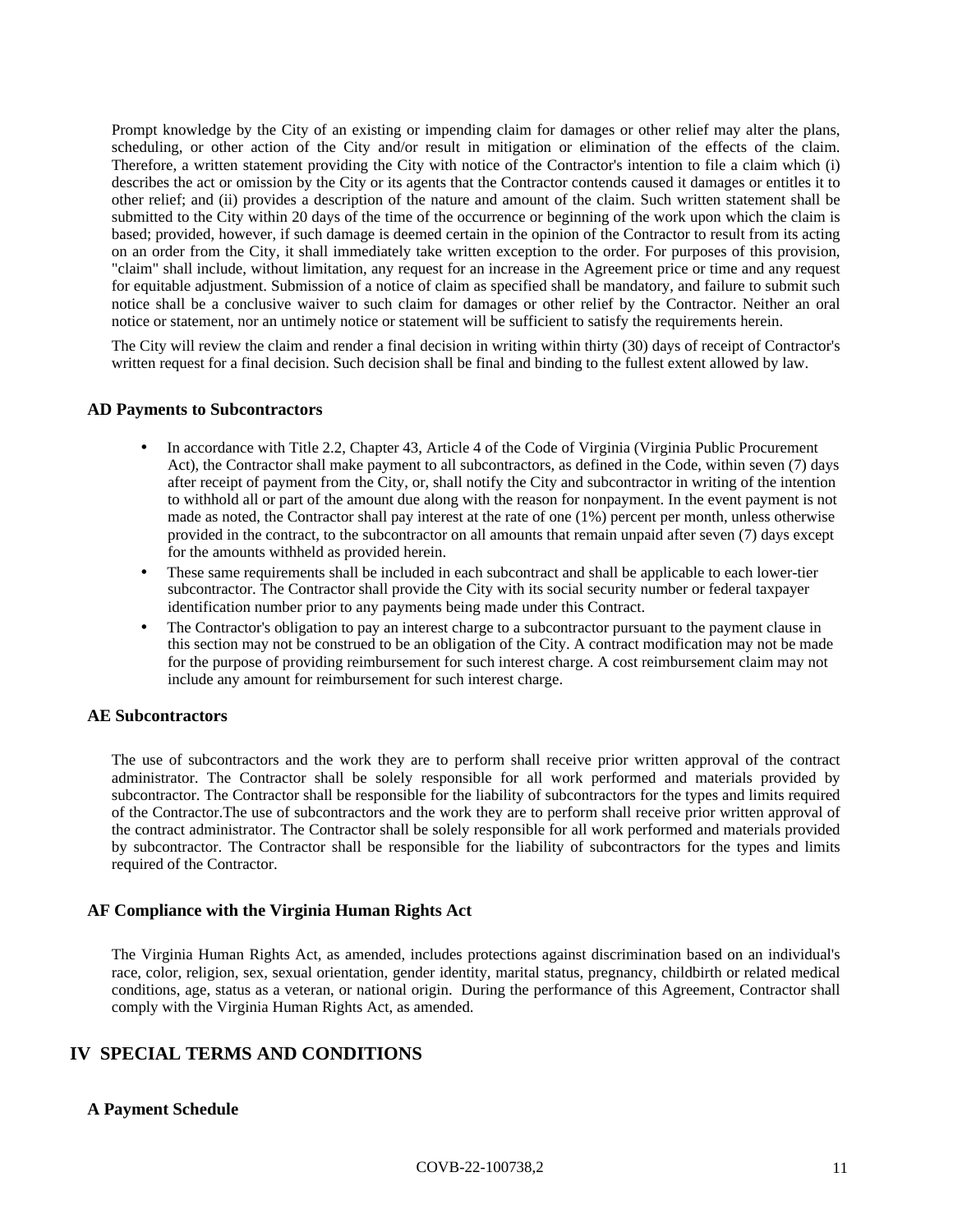- The Contractor shall submit invoices to the Chairperson of the Board on a monthly or bi-monthly basis. The City Council has appropriated funds in an annual amount for this Agreement. Upon reaching 50% of such amount, the Contractor shall provide a report to the Board of the activities of the current fiscal year and a projection as to whether the amount currently appropriated is sufficient for the remaining months of the fiscal year.
- Payment for services rendered by the Offeror, shall be billed in accordance with the schedule negotiated with the successful Offeror.
- Payment on invoices shall be Net 30 days after receipt and approval of invoice.
- The City uses Paymode to process ACH payments. At no cost to the Contractor, the City requests that the Contractor sign up via www.paymode.com/vbgov to access Paymode ACH services.

#### **B Modification**

There may be no modification of any resulting Contract, except in writing, executed by the authorized representatives of the City and the Contractor.

#### **C Company Personnel Standards**

- Personnel shall be trained/qualified to perform requested services. If any of the successful Offerors personnel are not satisfactory in the performance of services to be furnished hereunder in a proper manner and satisfactory to the City, the Offeror shall remove any such personnel and replace them with satisfactory personnel.
- Offeror shall use all reasonable care, consistent with its rights to manage and control its operations, not to employ any persons or use any labor or have any equipment or permit any condition to exist which shall or may cause or be conducive to pose any liability to the general public as well as any activity to be construed as a nuisance. The City retains the right to require the successful Offeror to halt all work activities until such conditions are resolved.

#### **D Claims for Extra Compensation**

- If Contractor encounters work and services not included in this Agreement or any supplement thereto but which in the opinion of Contractor is necessary for the successful completion of the Agreement and requires extra compensation, Contractor shall, before it begins the work on which it bases its claim, promptly notify the City in writing of its intention to perform the work and to make claim for extra compensation. Notification by Contractor under the terms of this paragraph shall not be construed as proving the validity of the claim. No claim for extra compensation will be filed or considered unless notification is given as herein set forth.
- Upon notification, the City shall promptly review any claim for extra compensation. If a claim is accepted by the City, it shall be paid as extra work in accordance with the terms of a supplemental agreement executed by the parties before such work is begun.
- The amounts claimed as extra compensation by Contractor shall be separately itemized, become a part of the claim, and serve as documentation thereto. The amounts itemized shall be in sufficient detail to enable the City to analyze the need for the extra work and the costs claimed for the work. [Where appropriate add: Where Contractor intends to claim the costs (other than attorney's fees) of preparing a claim for extra compensation, such costs incurred by Contractor in preparing a claim shall be maintained in a separate account, clearly coded and identified, and shall be subject to audit by the City.

#### **E Ownership**

Contractor acknowledges that all services it provides under this Agreement are provided as an independent contractor on a work-for-hire basis. All intellectual property rights and other proprietary rights in any work resulting from the performance of services under this Agreement shall vest and be held in the name of the City.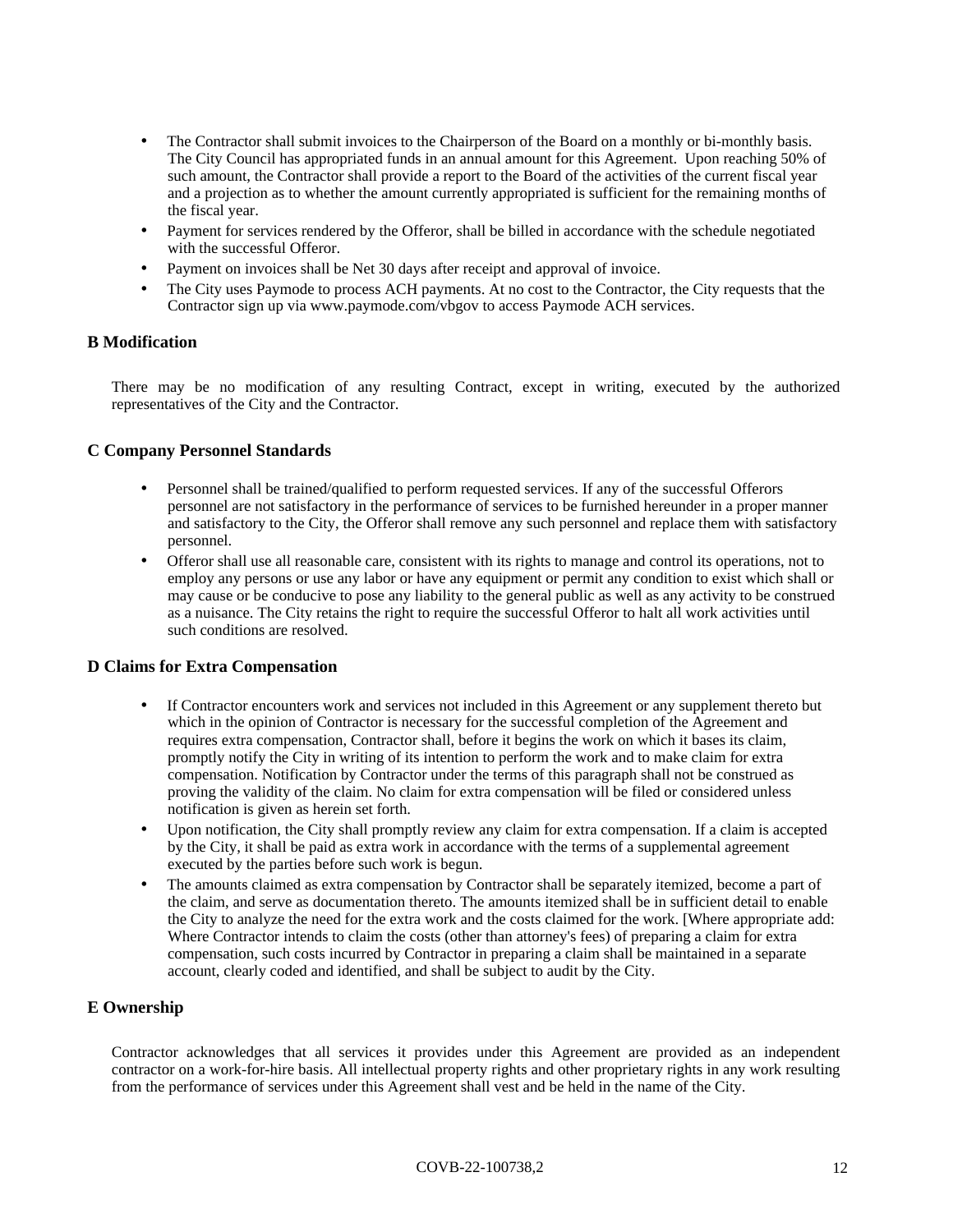# **V PROPOSED AGREEMENT**

Please access the proposed agreement attached in the Requirements Section of this RFP, along with Exhibits A and B.

# **VI GENERAL SUBMITTAL TERMS AND CONDITIONS**

#### **A Definitions of Terms**

1.The term "City" refers to the City of Virginia Beach.

2.The term "Offeror" refers to the person, firm, or company that provides a proposal in response to this Request For Proposal (RFP) and who may or may not be successful in achieving an opportunity to negotiate for the final award of a contract.

3.The term "Contractor" means the Offeror to which the contract will be awarded. References to the Contractor in this RFP shall also apply in full to any subcontractor for the named Contractor.

#### **B Submittal of Proposals**

Proposals must be completed online by accessing the vendor self-service portal: https://www.vbgov. com/government/departments/finance/Pages/Supplier-Services.aspx. This is the portal you used to download the RFP documents. Don't wait till the last minute. Allow yourself ample time to upload everything you need to upload. If you need to make a change after uploading, you can make changes until the time of closing. The closing time of day is set by the system; not your clock.

The City is still accepting proposals in hard copy, if necessary. For this option, you must submit one (1) complete paper copy marked "ORIGINAL". Proposal shall be placed in a sealed envelope or package that shall be identified with the Request for Proposal item number, the date and time of closing, and the name and address of the Offeror. If you are hand delivering a proposal to City Hall, be sure to arrive a minimum of 30 minutes before the published closing date and time to ensure you have ample time to find parking and to reach the Purchasing Division office on the 3rd Floor.

All proposals shall be received and time-stamped in the office location described below no later than the closing date and time that appears on the front page of this RFP. Proposals received after the specified date and time (timestamped 3:01 p.m. or later) shall not be considered and shall be returned unopened to the Offeror. Proposals received by telephone, telegraph, facsimile or any other means of electronic transfer shall not be accepted. An Offeror receiving an RFP from a source other than the Issuing Office should contact the Issuing Office to become an Offeror of Record before submitting its proposal.

#### **C Examination**

Offeror shall carefully examine the contents of this Request for Proposal and any subsequent addenda.

#### **D Questions**

- Any material changes to the solicitation document will be addressed by issuance of a written addendum to all Offerors of Record that will become part of the proposal documentation. All addenda will be published on the Supplier Portal and is the responsiblity of the Offeror to check that site.
- Oral instructions do not form a part of the proposal documents.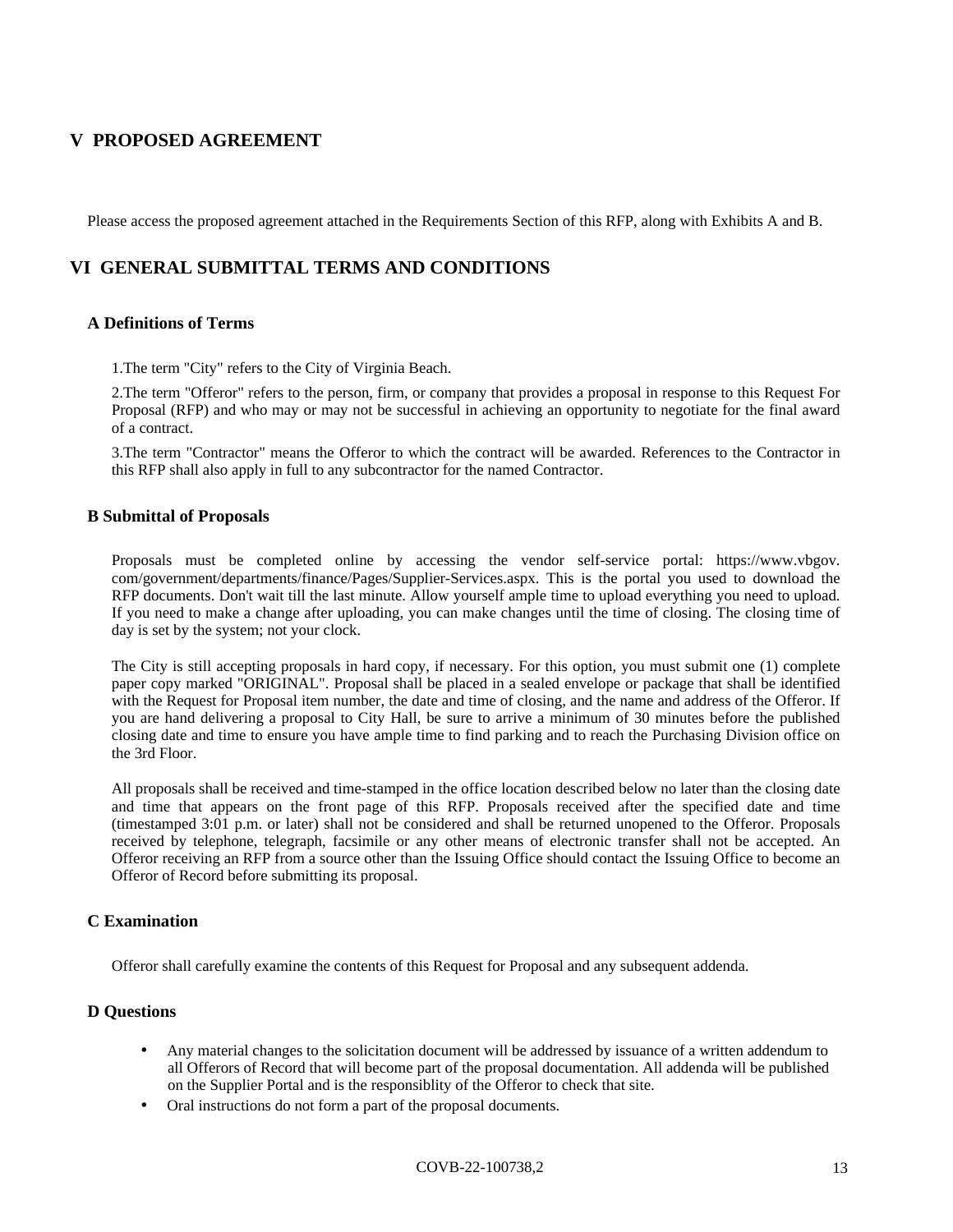- The Offeror shall check with the Issuing Office within forty-eight (48) hours prior to proposal closing to secure any addenda affecting solicitation.
- Questions concerning this solicitation may be made submitted via email to rpankey@vbgov.com by the deadline published on the first page of this solicitation.

#### **E Conditions of Work**

Each Offeror shall inform himself/herself fully of the conditions relating to the project and the employment of labor therein. Failure to do so will not relieve a successful Offeror of his obligation to furnish all materials and labor necessary to carry out the provisions of this agreement.

#### **F Anticollusion/Nondiscriminiation Form**

Offeror shall execute and return the Anticollusion/Nondiscrimination page located in the Requirements section of this solicitation. The City shall report any perceived incidence of price fixing or antitrust violation to the State Attorney General.

#### **G Subcontracting Participation Plan and Prime Contractor Workforce Composition**

Offeror shall complete and submit the Subcontracting Participation Plan and Prime Contractor Workforce Composition forms. Failure to complete and submit these forms with your response to this solicitation shall deem your response nonresponsive.

#### **H Good-Faith Efforts**

- Certified Small, Woman, Minority, Service Disabled Veteran or Employment Services Organization.
- It is the policy of the City of Virginia Beach to encourage the participation of Small, Woman, Minority and Service Disabled Veteran owned businesses, or Employment Services Organizations in its procurement processes. The City expects Offerors to embrace these goals to the maximum extent possible. To the extent practicable, the submitted proposal should provide for the fair inclusion of these businesses in their proposal. The businesses shall by certified by the Virginia Department of Small Business and Supplier Diversity. List of certified businesses may be found at the following link: https://www.sbds.virginia.gov/.

#### **I Proposal Binding for One Hundred Twenty (120) Days**

The Offeror agrees that this proposal shall be good and may not be withdrawn for a period of one hundred twenty (120) calendar days after the scheduled closing time for the Request For Proposal.

#### **J Proprietary Information**

Offerors are advised that Section 2.2-4342 of the Code of Virginia, i.e., the Virginia Public Procurement Act, shall govern public inspection of all records submitted by the Offeror. Specifically, if Offeror seeks to protect any proprietary data or materials, pursuant to Section 2.2-4342, Offeror shall (i) invoke the protections of this section prior to or upon submission of the data or other materials, (ii) identify the data or other materials to be protected, and (iii) state the reasons why protection is needed. Furthermore, the Offeror shall submit proprietary information under separate cover, and the City reserves the right to submit such information to the City attorney for concurrence of the Offeror's claim that it is in fact proprietary. References may be made within the body of the Proposal to proprietary information; however, all information contained within the body of the Proposal not labeled proprietary or otherwise not meeting all three of the requirements of Section 2.2-4342 shall be public information in accordance with State statutes.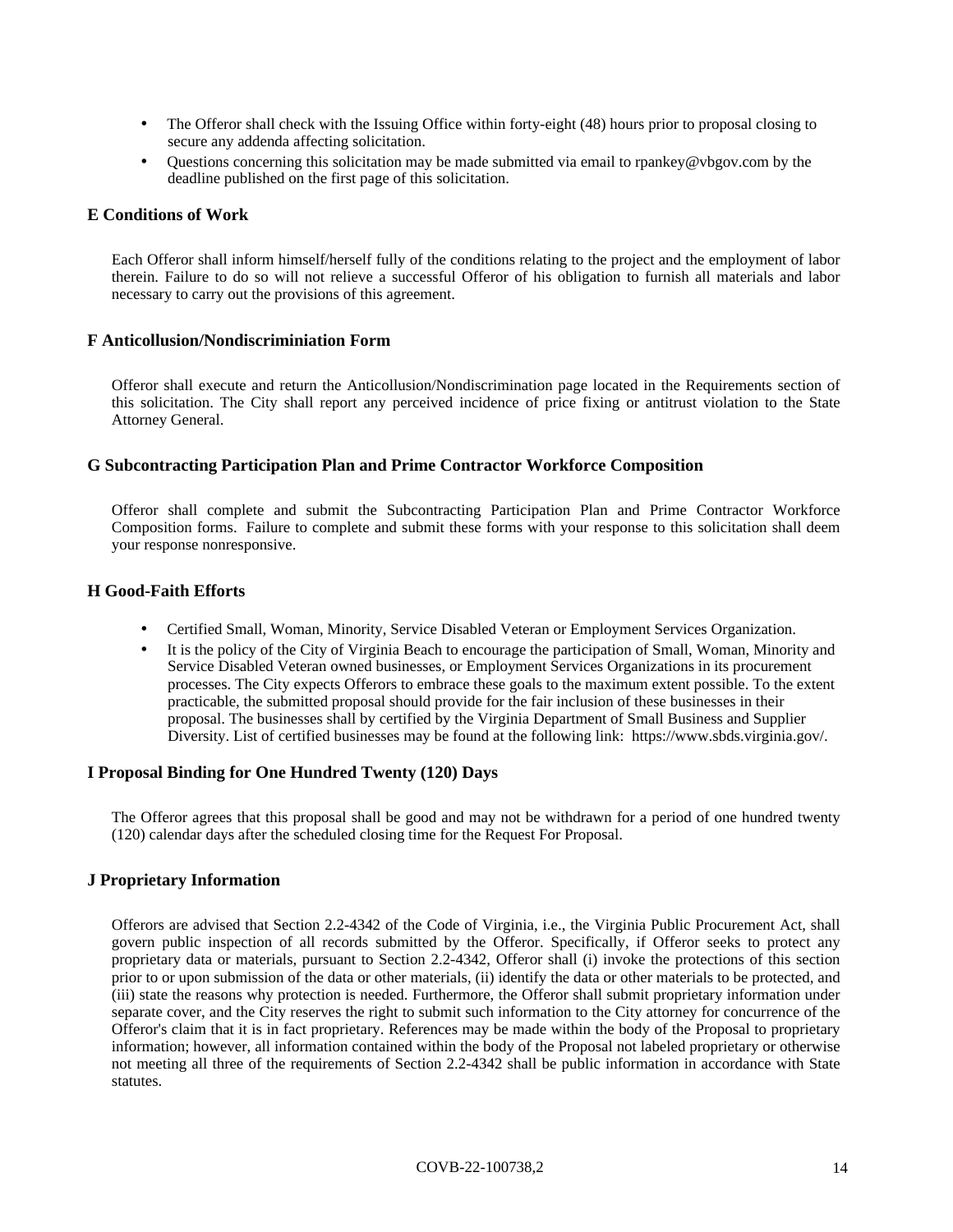Be sure you place ALL proprietary information in a separate file marked "proprietary". Do no mix it into your proposal. The City cannot be responsible for redacting such information throughout your proposal. If you submit a hard copy with a flash drive, be sure place this information into a separate envelope marked "proprietary" along with the RFP number and vendor's name.

#### **K Proposal Costs**

Prospective Offerors shall be responsible for all costs incurred in the development and submission of a proposal. The City assumes no contractual obligation as a result of the issuance of this RFP, the preparation or submission of a proposal by an Offeror, any cost associated with interviews and travel, or any other Offeror cost involved in a response.

#### **L Exceptions**

Proposals should be as responsive as possible to the provisions stated herein, however, an Offeror may take exceptions to the provisions without their proposal being disqualified. During the evaluation process, the City will consider whether the impacts of any such exceptions are positive or negative. The Offeror should clearly indicate when exceptions or deviations are being taken and state the reason why. Please complete the Exceptions Form in the Requirements Section of this RFP and submit with your proposal. Notwithstanding the above, proposals received late shall be rejected.

#### **M Fraud, Waste, and/or Abuse**

The City of Virginia Beach is committed to eliminating fraud and maintaining a highly ethical environment throughout our organization. The City's Fraud, Waste and Abuse Prevention Program, coordinated by the Office of the City Auditor, consists of a Fraud Hotline, web site, awareness training and investigation services. While this program is designed to assist City employees, departments, agencies and programs in preventing and detecting incidents of fraud, waste and abuse in the City of Virginia Beach, it is also available to City contractors for this same purpose. This program focuses on dishonest acts by City employees or its contractors. Therefore, if you suspect any Fraud, Waste and/or Abuse regarding a City employee or contractor please call the Fraud Hotline at (757) 468-3330.

#### **N Public Notice of Award or Decision to Award**

Public notice of the award or announcement of the decision to award shall be provided by posting the appropriate notice on the "Bid Board" located in the Issuing Office and with DemandStar by Onvia.

#### **O Preparation Guidelines**

For consideration, all proposals should be as responsive as possible to the solicitation. Offerors should address each criterion fully and should not necessarily limit responses only to the points stated. To adequately evaluate the proposals, all Offerors should use the following format:

#### **1. Experience** (up to 30 Points)

Offeror shall provide a concise description of their work experiences as it relates to the scope of work outlined herein. Said description should include, but not be limited to:

- a) Offeror's established experience record in providing comparable services.
- b) Number of years the Offeror has been providing these types of services
- c) A minimum of five (5) references for whom Offeror has provided services comparable to those described in this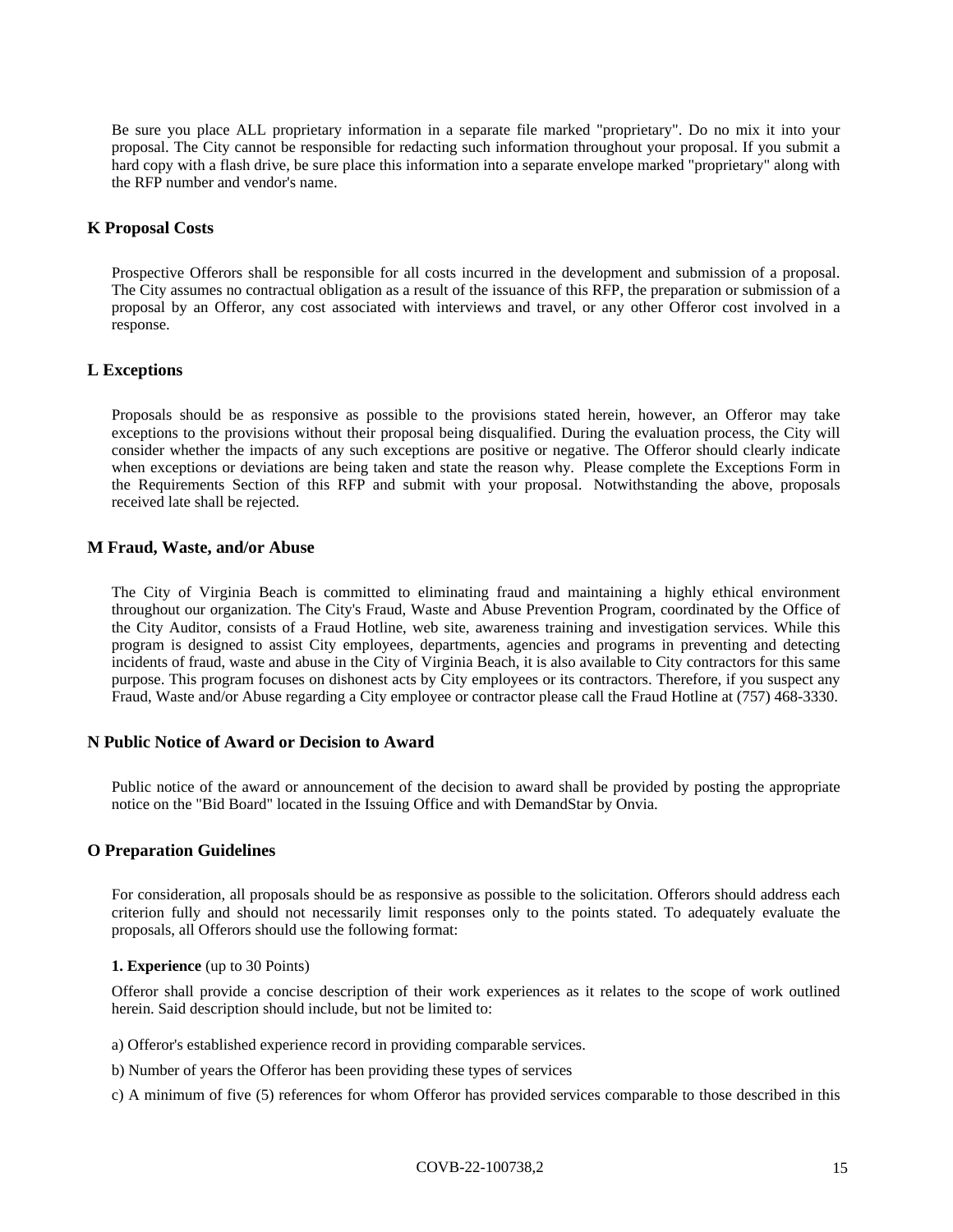RFP. Please use the References included in the Requirements section of this RFP, or you may submit your own list of references as long as it includes all the information required on the City's form.

#### **2. Capability and Skills** (up to 40 Points)

Offeror shall provide a description of the qualifications and skills of the organization and personnel who shall be responsible for performance of the services. Such description shall, at a minimum, include the following:

a) A description of the Offeror's company history and current operating characteristics to include the number of years in business, philosophy, ownership, number of employees, organizational chart, annual sales, geographic coverage, etc.

b) A listing of the personnel that will be assigned to the project along with a summary of their qualifications and specific responsibilities for the project.

#### **3. Services to be Provided** (up to 30 Points)

Offeror should provide a description outlining the services to be performed. Such description should, at a minimum, provide the following information:

a) Offeror's understanding of the project.

b) Overall project plan. For this plan, the Offeror shall assume a maximum annual budget of \$110,000 to complete all project tasks.

c) Listing and annotation as to the manner in which the Offeror proposes to meet each provision stipulated in the Scope of Work section of this RFP.

d) Listing of all major tasks to be performed by the Offeror and the deliverable products associated with each task.

e) Listing of the individual Products to be provided.

f) Time schedule associated with the completion of each task.

g) List of any exceptions taken to the provisions of this RFP.

#### **P Proposal Opening**

There will be no public opening of this solicitation.

#### **Q Evaluation**

The City shall select two (2) or more Offerors deemed to be fully qualified and best suited among those submitting proposals on the basis of the factors listed below:

- Offeror's experience in providing the services requested.
- Offeror's capability and skill to perform the services.
- Responsiveness of the written proposal to the purpose and scope of work.
- Price. The total cost to provide the services described in the proposal.
- The City intends to use a numerical scoring system in the evaluation, and such scoring will be 25 points assigned to each of the four factors listed above: Experience; Capability and Skill; Services to be Provided; and Price. There is a maximum of 100 possible points. A further description of these factors is set forth in Section VII.O, "Preparation Guidelines".

#### **R Presentation/Demonstration**

The City shall request the short-listed Offerors to conduct presentations/ demonstrations of the Offeror's capabilities to provide required services. Offeror presentations/ demonstrations shall be at a City site, at a date and time mutually